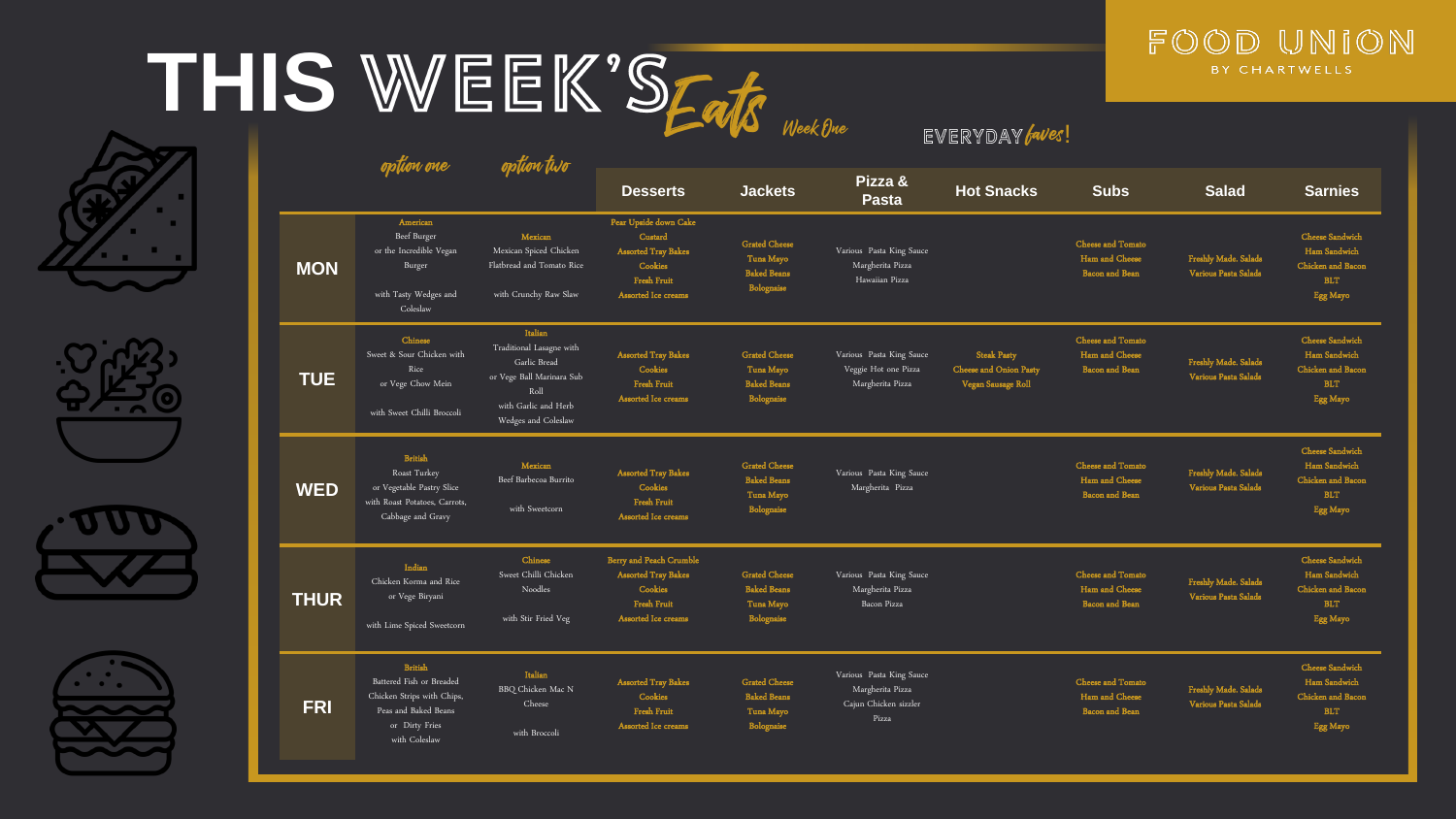## THIS WEEK'S Fate











|             |                                                                                                                                           |                                                                                            | <b>Service</b><br>WeekTwo<br>EVERYDAY faves!                                                                                   |                                                                       |                                                                                 |                                                                    |                                                                      |                                                                                   |                                                                               |  |
|-------------|-------------------------------------------------------------------------------------------------------------------------------------------|--------------------------------------------------------------------------------------------|--------------------------------------------------------------------------------------------------------------------------------|-----------------------------------------------------------------------|---------------------------------------------------------------------------------|--------------------------------------------------------------------|----------------------------------------------------------------------|-----------------------------------------------------------------------------------|-------------------------------------------------------------------------------|--|
|             | option one                                                                                                                                | opłion two                                                                                 | <b>Dessert</b>                                                                                                                 | <b>Jackets</b>                                                        | Pizza &<br><b>Pasta</b>                                                         | <b>Hot Snacks</b>                                                  | <b>Subs</b>                                                          | <b>Salad</b>                                                                      | <b>Sarnies</b>                                                                |  |
| <b>MON</b>  | American<br>Topped Mac N Cheese<br>with Sweetcorn                                                                                         | Mexican<br>Chipotle Chicken Taco<br>with Mexican Rice and<br>Sweetcorn                     | Variuos Ice Creams<br><b>Tray Bakes</b><br><b>Muffins</b><br><b>Iced Fingers</b><br><b>Fresh Fruit</b>                         | Tuna Mayo<br><b>Grated Cheese</b><br><b>Baked Beans</b><br>Bolognaise | Various Pasta King Sauces<br>Margherita Pizza<br>Hawaiian Pizza                 |                                                                    | <b>Cheese and Tomato</b><br>Ham and Cheese<br><b>BBQ</b> Chicken     | <b>Various Fresh Salads</b><br>Tuna Pasta Salad<br><b>Bacon and Chicken Salad</b> | <b>Cheese</b><br>Ham<br>Chicken and Bacon<br><b>BLT</b><br>Cheese Ploughman's |  |
| <b>TUE</b>  | Italian<br>Traditional Lasagne with<br>Garlic Bread<br>or Vege Ball Marinara Sub<br>Rol1<br>with Garlic and Herb<br>Wedges and Coleslaw   | Chinese<br>Sweet Chilli Chicken<br>Noodles<br>with Stir Fried Veg                          | Apple Cracknell<br>Custard<br><b>Tray Bakes</b><br>Muffins<br><b>Iced Fingers</b><br>Various Ice creams<br><b>Fresh Fruit</b>  | Tuna Mayo<br><b>Grated Cheese</b><br><b>Baked Beans</b><br>Bolognaise | Various Pasta King Sauces<br>Margherita Pizza<br>Cajun Chicken Sizzler<br>Pizza | <b>Steak Pasty</b><br>Cheese and onion Pasty<br>Vegan Sausage Roll | <b>Cheese and Tomato</b><br>Ham and Cheese<br>Chicken and Bacon      | <b>Various Fresh Salads</b><br>Tuna Pasta Salad<br><b>Bacon and Chicken Salad</b> | Cheese<br>Ham<br>Chicken and Bacon<br><b>BLT</b><br>Cheese Ploughman's        |  |
| <b>WED</b>  | <b>British</b><br>Roast Pork with Stuffing and<br>Apple Sauce<br>or Quorn Roast<br>with Roast Potatoes, Carrots,<br>Cabbage and Gravy     | American<br>Beef Burger<br>with Delicious Garlic and<br>Herb Potato Wedges and<br>Coleslaw | Various Ice Creams<br><b>Tray Bakes</b><br><b>Muffins</b><br><b>Iced Fingers</b><br><b>Fresh Fruit</b>                         | Tuna Mayo<br><b>Grated Cheese</b><br><b>Baked Beans</b><br>Bolognaise | Various Pasta King Sauces<br>Margherita Pizza<br>Bacon Pizza                    |                                                                    | <b>Cheese and Tomato</b><br>Ham and Cheese                           | <b>Various Fresh Salads</b><br>Tuna Pasta Salad<br><b>Bacon</b> and Chicken Salad | Cheese<br>Ham<br>Chicken and Bacon<br>BLT.<br>Cheese Ploughman's              |  |
| <b>THUR</b> | Peruvian<br>Chicken Burger or Pitta with<br>Portuguese Sauces<br>Or The Incredible Vegan<br>Burger<br>with Fajita Wedges and Corn<br>Slaw | Indian<br>Chicken Tikka Masala<br>with Cucumber Raita<br>And Rice                          | Fresh Fruit<br>Various Ice Creams<br><b>Tray Bakes</b><br>Muffins<br><b>Iced Fingers</b><br>Peach Shortcake Crumble<br>Custard | Tuna Mayo<br><b>Grated Cheese</b><br><b>Baked Beans</b><br>Bolognaise | Various Pasta King Sauces<br>Margherita Pizza<br>Veggie Hot one Pizza           |                                                                    | <b>Cheese and Tomato</b><br>Ham and Cheese<br><b>Cheese and Bean</b> | <b>Various Fresh Salads</b><br>Tuna Pasta Salad<br><b>Bacon and Chicken Salad</b> | Cheese<br>Ham<br>Chicken and Bacon<br><b>BLT</b><br>Cheese Ploughman's        |  |
| <b>FRI</b>  | <b>British</b><br>Battered Fish or Breaded<br>Chicken Strips or Vegan<br>Sausage Roll<br>with Chips,<br>Baked Beans and Peas              | Mexican<br>Chicken Burrito<br>with Broccoli                                                | Apple Cracknell<br>Custard<br><b>Tray Bakes</b><br>Muffins<br><b>Iced Fingers</b>                                              | Tuna Mayo<br><b>Grated Cheese</b><br><b>Baked Beans</b><br>Bolognaise | Various Pasta King Sauces<br>Margherita Pizza                                   |                                                                    | <b>Cheese and Tomato</b><br>Ham and Cheese                           | Various Fresh Salads<br>Tuna Pasta Salad<br><b>Bacon and Chicken Salad</b>        | Cheese<br>Ham<br>Chicken and Bacon<br><b>BLT</b><br>Cheese Ploughmn's         |  |